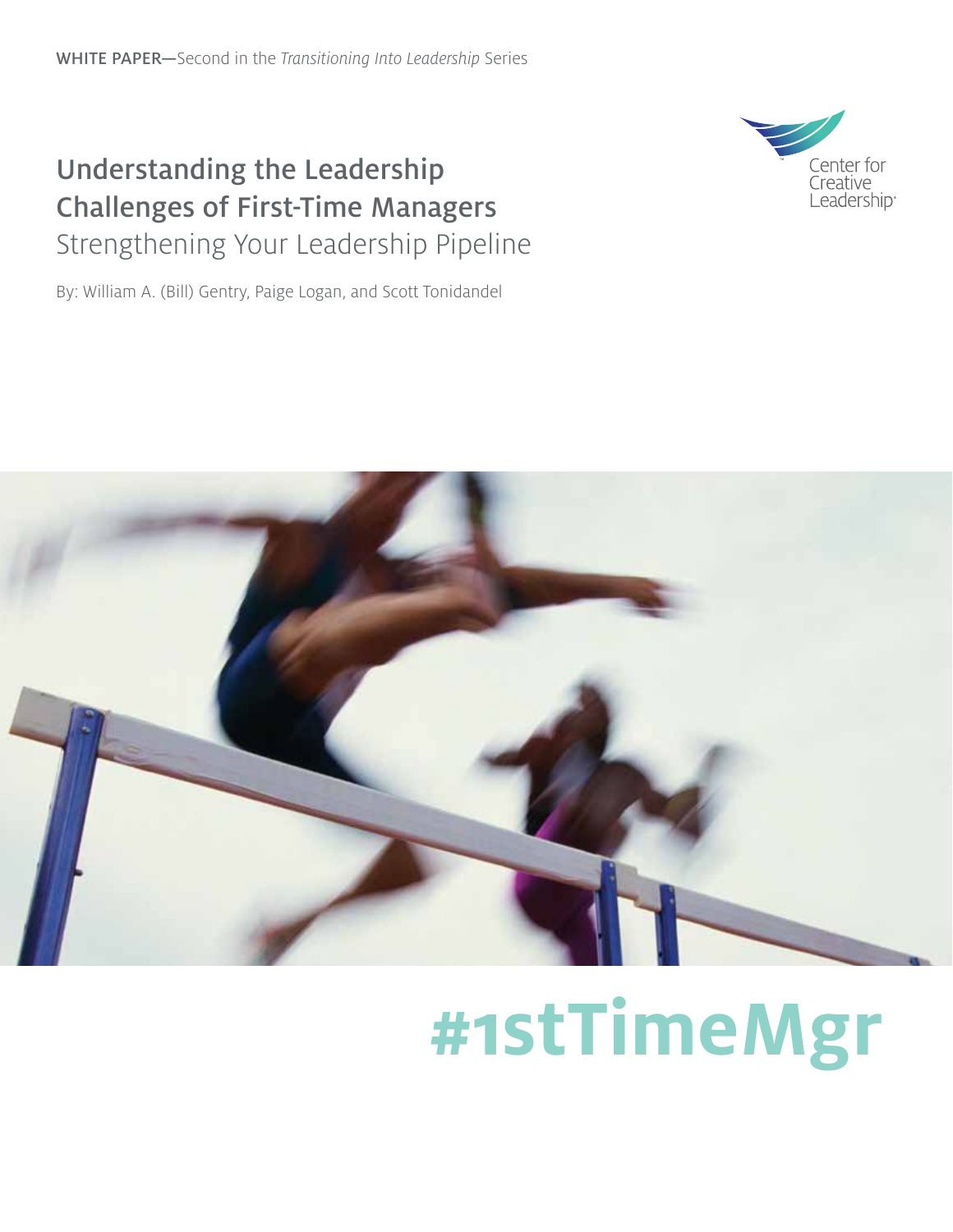

## **Contents**

| Executive Summary                                                                           | 1              |
|---------------------------------------------------------------------------------------------|----------------|
| Introduction                                                                                | $\overline{2}$ |
| What the Research Says: The Leadership Challenges FTMs Have                                 | $\overline{4}$ |
| Practical Tips and Application: What Can Be Done<br>to Help FTMs Overcome These Challenges? | 6              |
| Adjustment to People Management/Displaying Authority                                        | 8              |
| Developing Managerial & Personal Effectiveness                                              | 10             |
| Leading Team Achievement                                                                    | 12             |
| Ways Organizations Can Sustain Success                                                      | 14             |
| Conclusion                                                                                  | 15             |
| About the Research                                                                          | 16             |
| About the Maximizing Your Leadership Potential Program                                      | 16             |
| References                                                                                  | 16             |
| About the Authors                                                                           | 17             |

Follow Bill on twitter [\(@Lead\\_Better](https://twitter.com/search?q=william%20a%20gentry&src=typd)) and CCL [\(@CCLdotORG](https://twitter.com/CCLdotORG)) and use [#1stTimeMgr](https://twitter.com/search?q=%231stTimeMgr&src=typd)  to continue the conversation online.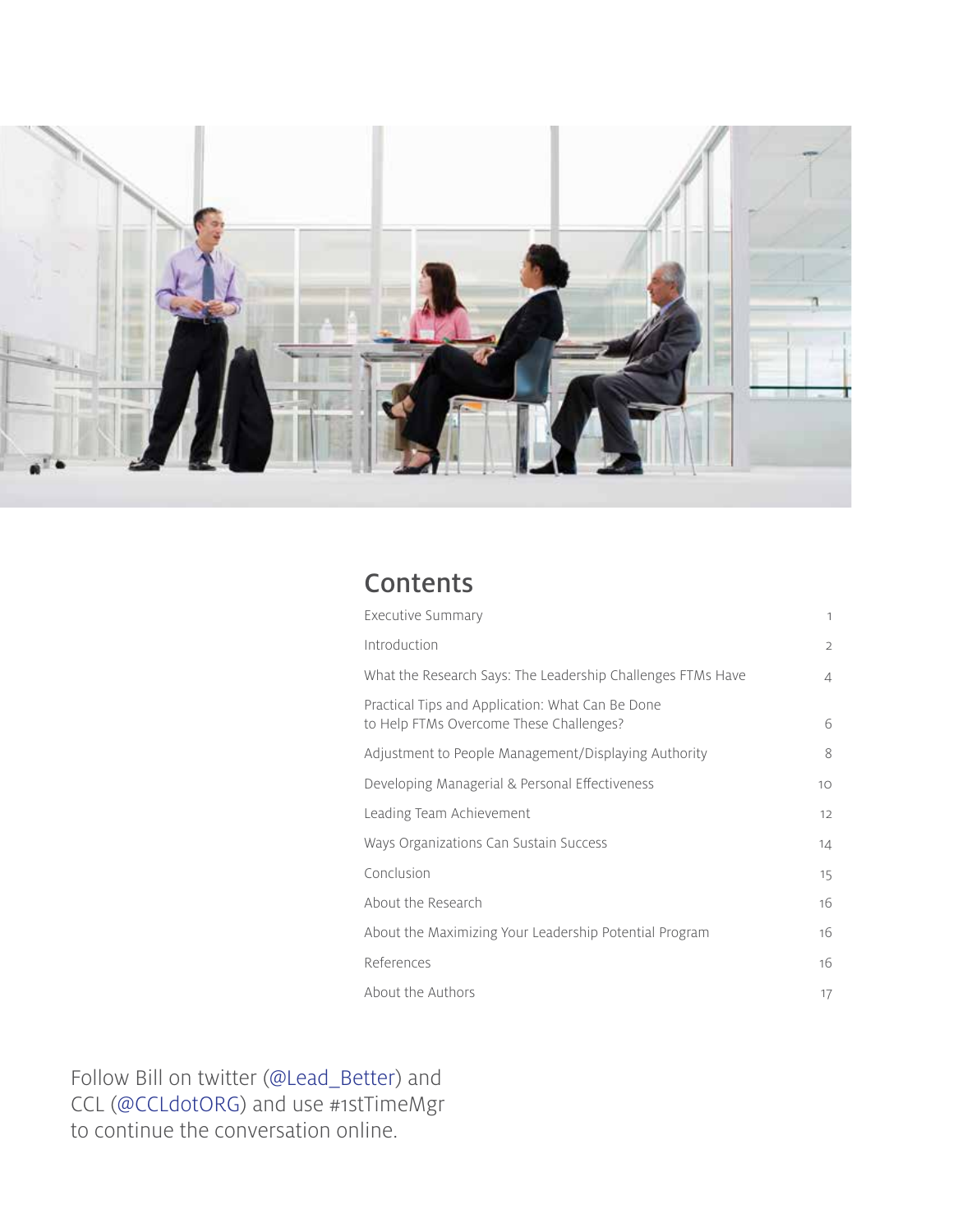## Executive Summary

An individual contributor or professional getting promoted into his or her first formal leadership position in an organization is one of the biggest and most difficult transitions for any leader. Far too often, the leader and the organization take for granted just how difficult that transition is. And the numbers prove it: 20% of first-time managers are doing a poor job according to their subordinates, 26% of first-time managers felt they were not ready to lead others to begin with, and almost 60% said they never received any training when they transitioned into their first leadership role.<sup>1</sup> No wonder 50% of managers in organizations are ineffective.<sup>2</sup> Their ineffectiveness may be the result of not realizing what they are getting themselves into when it comes to leading others, not being supported in their new leadership role, and not being given the opportunity for training and development early enough in their careers as leaders. Think of the time and money that has to be spent on replacing these ineffective leaders, not to mention dealing with the low morale and disengagement of employees working under these ineffective leaders. This inevitably hurts your leadership pipeline and may eventually hurt your organization's bottom line.

First-time managers have as much of a right for leadership development as others, but their voices, time and time again, go unheard. They want to do well but so often are struggling at making the transition from individual contributor or professional who does the work and does it well, to a leader who must continue to do the work and more importantly, leads others doing their work. Many first-time managers feel that no one understands what they are going through. So what can you do to help? Here's a simple and doable solution: Understand the struggles firsttime managers have and help them overcome the challenges relevant to their new leadership role. This white paper backs the effort by:

- 1. Presenting the 12 challenges first-time managers have, as found by researchers from the Center for Creative Leadership (CCL®) and Davidson College.
- 2. Specifically providing detail with the three most-often mentioned challenges:
	- Adjustment To People Management/ Displaying Authority
	- Developing Managerial & Personal Effectiveness
	- Leading Team Achievement
- 3. Offering ways for you to help first-time managers effectively deal with these challenges.

The information from this white paper will help you understand the perspective of first-time managers and the struggles they have. You can use the information to support first-time managers in the most difficult transition they have made so far in their careers, develop them as leaders, and ultimately, strengthen your leadership pipeline.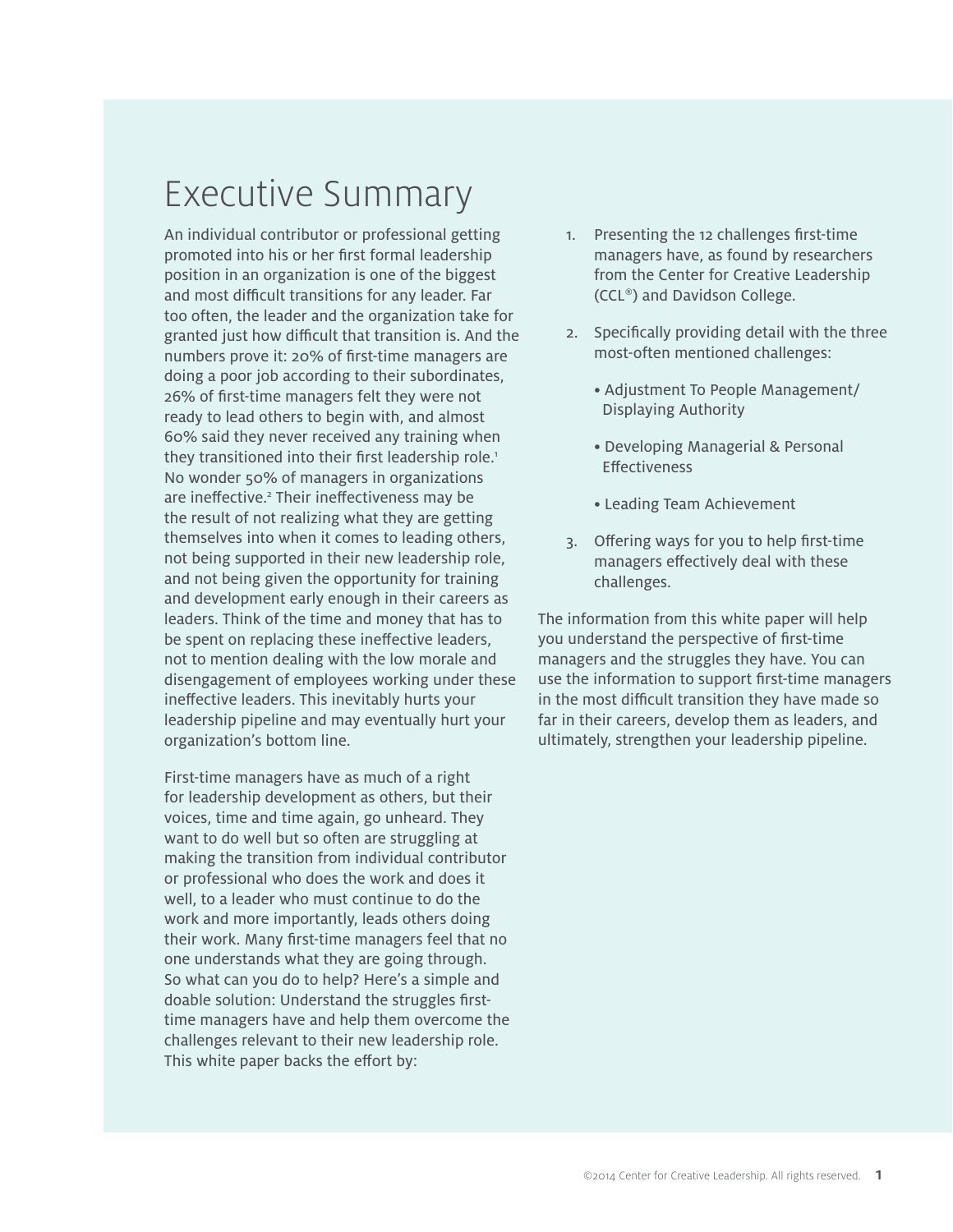

*"Recently, I was promoted from within the organization to lead the department that I was a part of, now managing direct reports who used to be my peers. How do I best transition from former peer to new boss?"*



*"As my role transitions from one where I was responsible for my own work as a chemist to now being responsible for leading a team of chemists (in addition to finishing out the current project which I started previously) I find myself lacking the internal tools to effectively do my job. Before I was a good-to-excellent chemist. Now I am an OK chemist and OK manager. Further, many of the attributes which gained me recognition as a chemist are now hampering me as a manager."* 

## Introduction

This is what it feels like to be leading other people for the first time in your life in organizations. These quotes from first-time managers (FTMs) give you a glimpse into the difficulties, struggles, and challenges that FTMs face every single day. Their technical savvy, the stuff that helped them get that promotion to management in the first place, won't fix everything anymore. They can't concentrate solely on their own work anymore. Now, they are the boss. Now, they have to understand, motivate, and meet the needs of others, many of whom they worked alongside with previously.

And these difficulties, struggles, and challenges are not from just a few people. Many FTMs are part of the largest population of leaders in your organization right now: frontline managers in entry- or first-levels of management. **FTMs are your next generation of leaders, the pipeline for the top leadership positions of your organization, and represent the leadership benchstrength of your organization.** Clearly they are an organizational imperative to success. Yet, the numbers suggest they aren't treated that way. Consider these examples: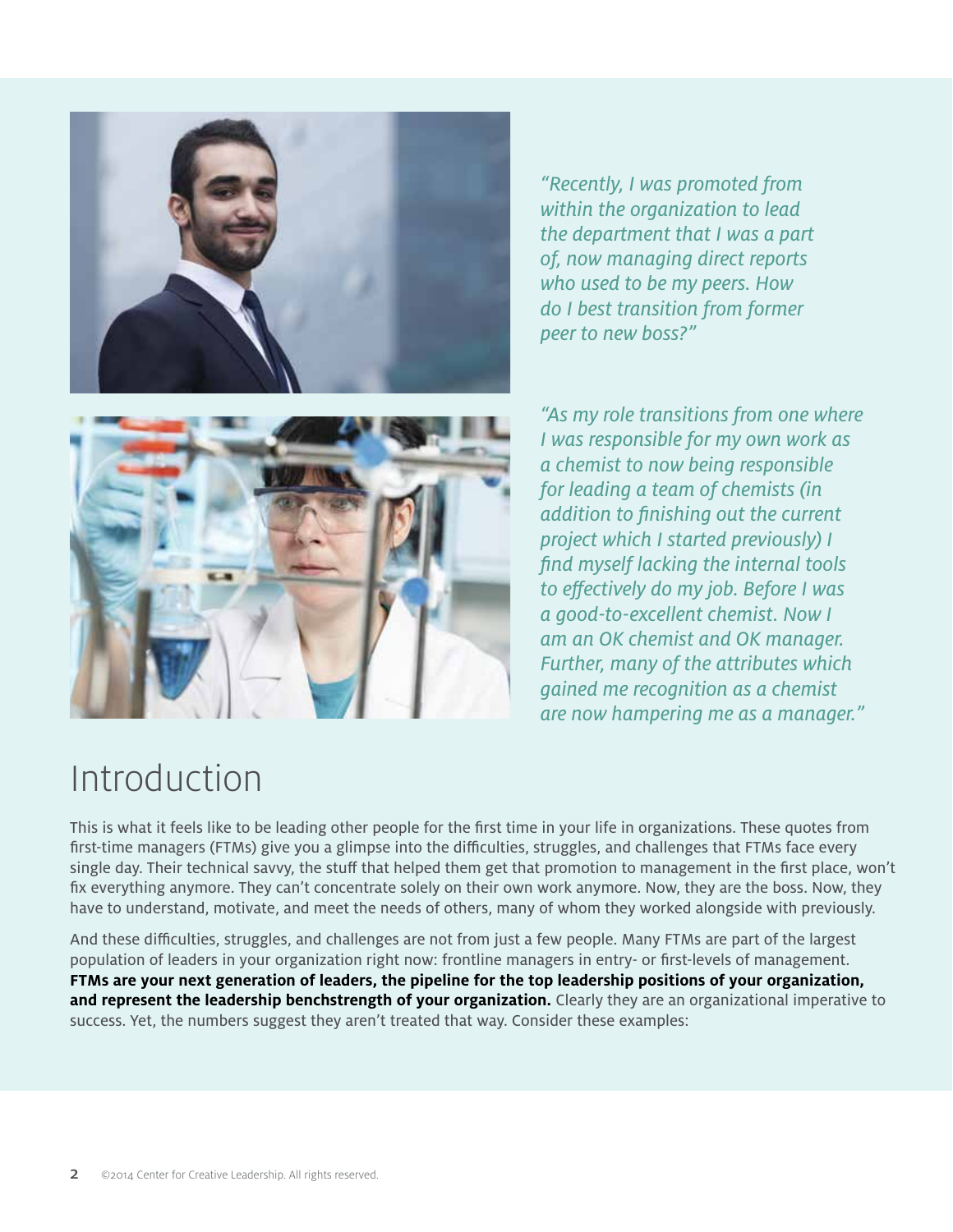- Many FTMs are frontline supervisors at the entry- and first-levels of management. Though they have never managed anyone before, FTMs at these first-levels of management lead a majority of people in organizations (as much as two-thirds of the workforce<sup>3</sup>) and average about 10 direct reports, more than any other level of management whose leaders are more senior, seasoned, and experienced.4 This begs the question: **Why are organizations giving first-time managers the most people on average to manage?**
- In 2012, this *largest* population of leaders, frontline supervisors at entry- and first-levels of management, got the *least* amount of money and support in training and development dollars.5 More troubling, 58% of FTMs never get any sort of training to help them in their new leadership role in the first place.<sup>1</sup> This begs the question: **Why are organizations not adequately preparing people to lead?**

No wonder so many FTMs feel hopeless, overwhelmed, and unsupported from the start. No wonder 50% of managers are ineffective in organizations.<sup>2</sup>

A change is needed. Thankfully, organizations are now starting to get the message: FTMs at entry- and firstlevels of management need training and development. In 2014, Bersin by Deloitte<sup>4</sup> found that 29% of training budgets went towards first-level managers, which is the highest for any level of managers in organizations. That's great news. But deeper in the data, it's still the same old story. The amount of spending per participant for first-level managers is still much lower compared to the spending per participant at higher levels: companies tend to spend around twice as much per middle-level manager as they do a first-level manager and depending on the size of the company, spend anywhere between two times (small companies) to five times more (medium and large companies) per senior- and top-level executive as they would a first-level manager.4

Think about the costs in not preparing, not developing, and not providing training for your FTMs, your future leaders. They may become ineffective in their job and you eventually have to replace them. So what's the cost behind that? Granted, replacing one of your top executives—which some estimate around 15 to 20 times a person's salary, upwards of close to \$3 million per executive<sup>2</sup>—probably is more worrisome than replacing a FTM. But if you are constantly replacing ineffective managers who are on the frontlines, those comparatively small costs per leader can add up to extreme expenses rather quickly. A recent survey by DDI<sup>6</sup> concluded that one in four organizations reported a loss in profit due to frontline leader failure. Furthermore, nearly 60% of their survey respondents indicated poor frontline leadership resulted in turnover of leaders themselves or their team members, 65% reported a loss of productivity and 69% reported loss of team member engagement, all due to poor frontline leadership.

What do these numbers suggest? Not preparing FTMs weakens the leadership pipeline and may hurt the bottom line of any organization. But you have the power to change that for your organization. How? Understand the exact challenges FTMs struggle with in their new leadership role. By knowing their challenges, you could then provide the right means, support, and resources, such as better (or more appropriate) training initiatives and developmental opportunities so FTMs can overcome their challenges and be better leaders. Think of the difference you can make in the lives of FTMs, the costs you can save your organization, and how your leadership pipeline will strengthen.

Fortunately, what follows will help FTMs and support your organization's succession plan. We first present the challenges FTMs have that our research uncovered. We then offer several ways to help and support FTMs in overcoming the challenges unique to their transition into leadership.

# **#1stTimeMgr**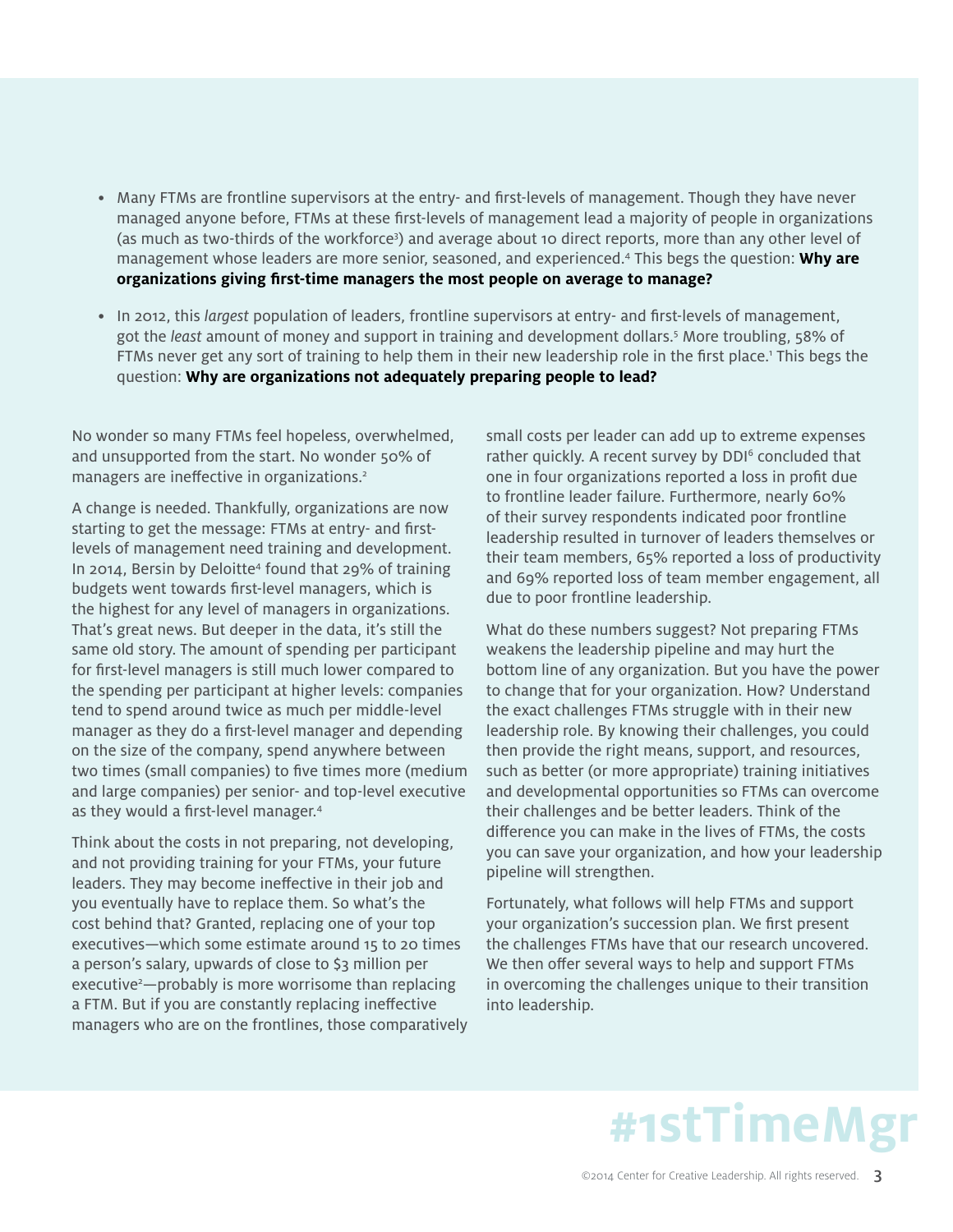## What the Research Says: The Leadership Challenges FTMs Have

Thousands of leaders around the world have come to CCL to attend the three-day Maximizing Your Leadership Potential (MLP) program. Our research on actual FTMs who attend MLP can give you insight into the most-often cited challenges FTMs have in their new roles as leaders in their organization.

As part of their pre-work before attending MLP, FTMs were asked what their three biggest leadership challenges are in their current role and they typed in their answers into the pre-program forms. The actual words provided by each FTM were content analyzed and coded into categories by researchers from CCL and Davidson College. Table 1 shows the 12 challenges that emerged from the data in order of frequency mentioned, and Table 2 displays the definitions of each.

| <b>Challenge</b>                                     | Frequency (% of FTMs that<br><b>Mentioned Challenge)</b> |
|------------------------------------------------------|----------------------------------------------------------|
| Adjustment to People Management/Displaying Authority | 59.3                                                     |
| Developing Managerial & Personal Effectiveness       | 46.1                                                     |
| Leading Team Achievement                             | 43.4                                                     |
| Managing Internal Stakeholders & Politics            | 33.9                                                     |
| <b>Motivation of Others</b>                          | 27.1                                                     |
| Performance Management & Accountability Issues       | 24.1                                                     |
| Coaching, Developing, & Mentoring Others             | 21.4                                                     |
| Communication                                        | 17.6                                                     |
| Delegation & Micromanagement                         | 17.6                                                     |
| <b>Conflict Management</b>                           | 15.3                                                     |
| Working With a Range of Employees                    | 14.2                                                     |
| Doing More With Less                                 | 5.4                                                      |

#### **The Leadership Challenges FTMs Have Table 1**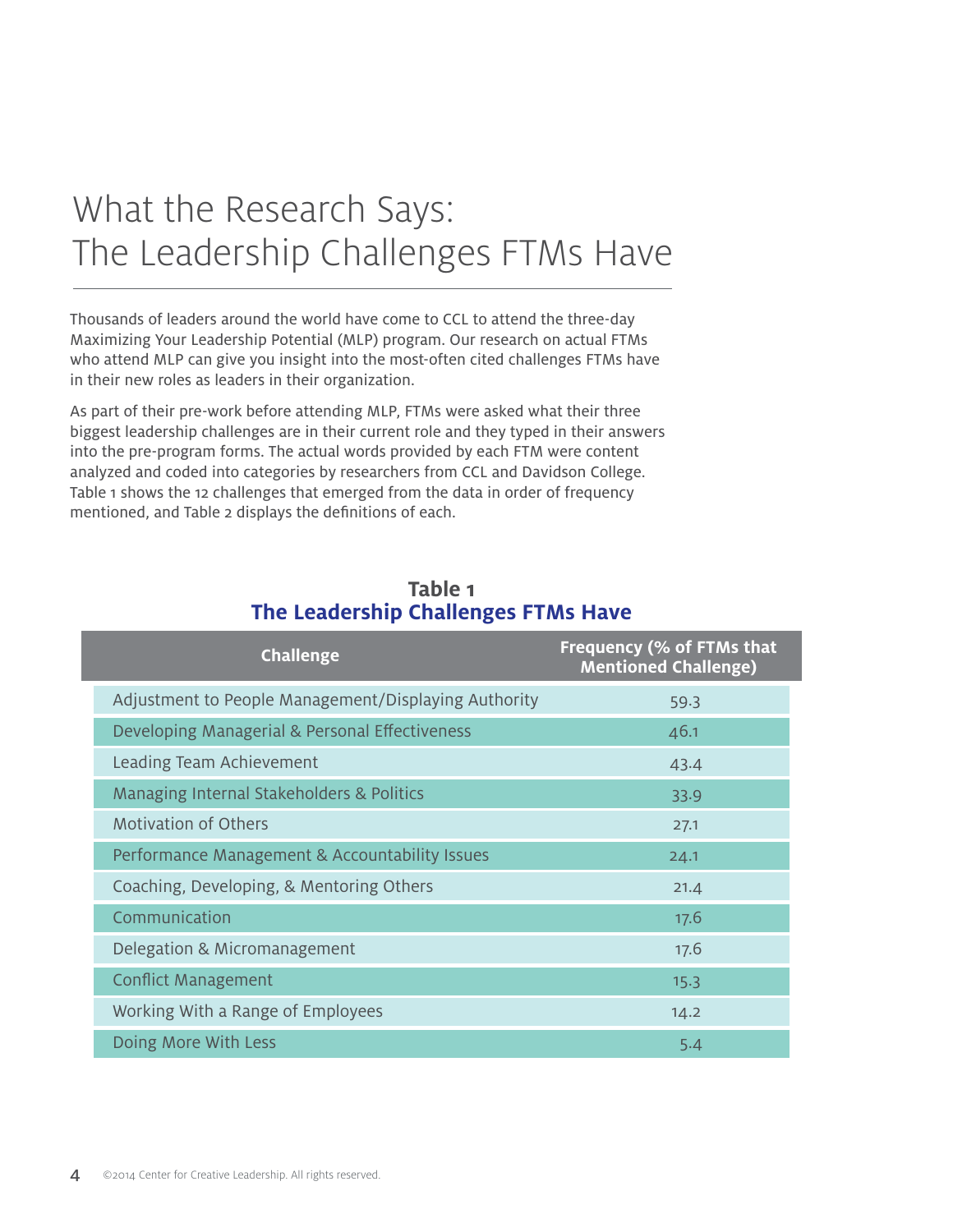#### **Definitions of the Leadership Challenges FTMs Have Table 2**

**Adjustment to People Management/Displaying Authority—**Any expression of difficulty establishing or asserting one's authority. Difficulties associated with moving from a coworker to a superior and gaining respect while maintaining established positive personal relationships. Adapting to the new responsibility that comes from moving from individual contributor to a manager. The ability to influence, manage, and coordinate employees that are not in one's direct line of authority.

**Developing Managerial & Personal Effectiveness—**Concerns with becoming a better leader while still being a productive employee, including: time management; stress management; relationship management; acquiring leadership skills; acquiring job-specific skills specific to one's industry or organization.

**Leading Team Achievement—**Providing guidance to one's team and leading the team especially when directions or goals/ expectations are unclear. The ability to give directions to team members and monitor the team's work in order to stay organized and meet deadlines. Building a team. Team chemistry.

**Managing Internal Stakeholders & Politics—**Asserting one's opinion to upper-level management or superiors including speaking for one's own subordinates or department. Gaining visibility with upper-level management. Gaining an understanding for an organization's corporate structure, and of the organizational culture and/or organizational politics. Navigating a change implemented by the organization for oneself as well as for the team/direct reports.

**Motivation of Others—**The ability to motivate others, both direct and non-direct reports. This includes inspiring all subordinates in general to complete assigned work as well as encouraging others to go above and beyond expectations or put in more effort than the minimum requirement. Understanding what motivates others and being able to motivate without monetary incentives.

**Performance Management & Accountability Issues—**Overcoming any reluctance or lack of comfort giving feedback about poor performance to subordinates. Holding subordinates accountable for their actions. Effectively dealing with employees who are lacking in ability, knowledge, or experience.

**Coaching, Developing, & Mentoring Others—**The act of developing subordinates' knowledge, skills, and abilities. Mentoring and coaching team members specifically pertaining to their overall career development.

**Communication—**The ability to communicate with people of all levels within the organization, including team members, superiors, and peers or additional work streams. Not only keeping lines of communication open, but also figuring out ways to communicate in order to achieve the best outcome. Effectively communicating goals and/or expectations with subordinates and superiors.

**Delegation & Micromanagement—**Ability to identify what tasks have to be done by oneself versus what tasks can be given to subordinates. Knowing when to interfere or provide assistance to team members without micromanaging or taking over a task. Giving up control (for example, the mental adjustment from wanting to complete all tasks individually to allowing others to take ownership of work). Trust and comfort with others doing work that FTMs will ultimately be responsible for.

**Conflict Management—**The ability to proactively manage or reactively resolve conflict between group members. Identifying and addressing smaller issues before they turn into larger conflicts and mitigating conflict once it occurs. The ability to deal with confrontation and/or resistance from team members.

**Working With a Range of Employees—**The ability to effectively work with and lead employees that have different opinions, personalities, and skills/abilities than oneself. Being able to adapt behavior based on the ways in which different people work.

**Doing More With Less—**Difficulties related to a lack of necessary resources including budgeting and staffing issues or the ability to perform despite these limitations.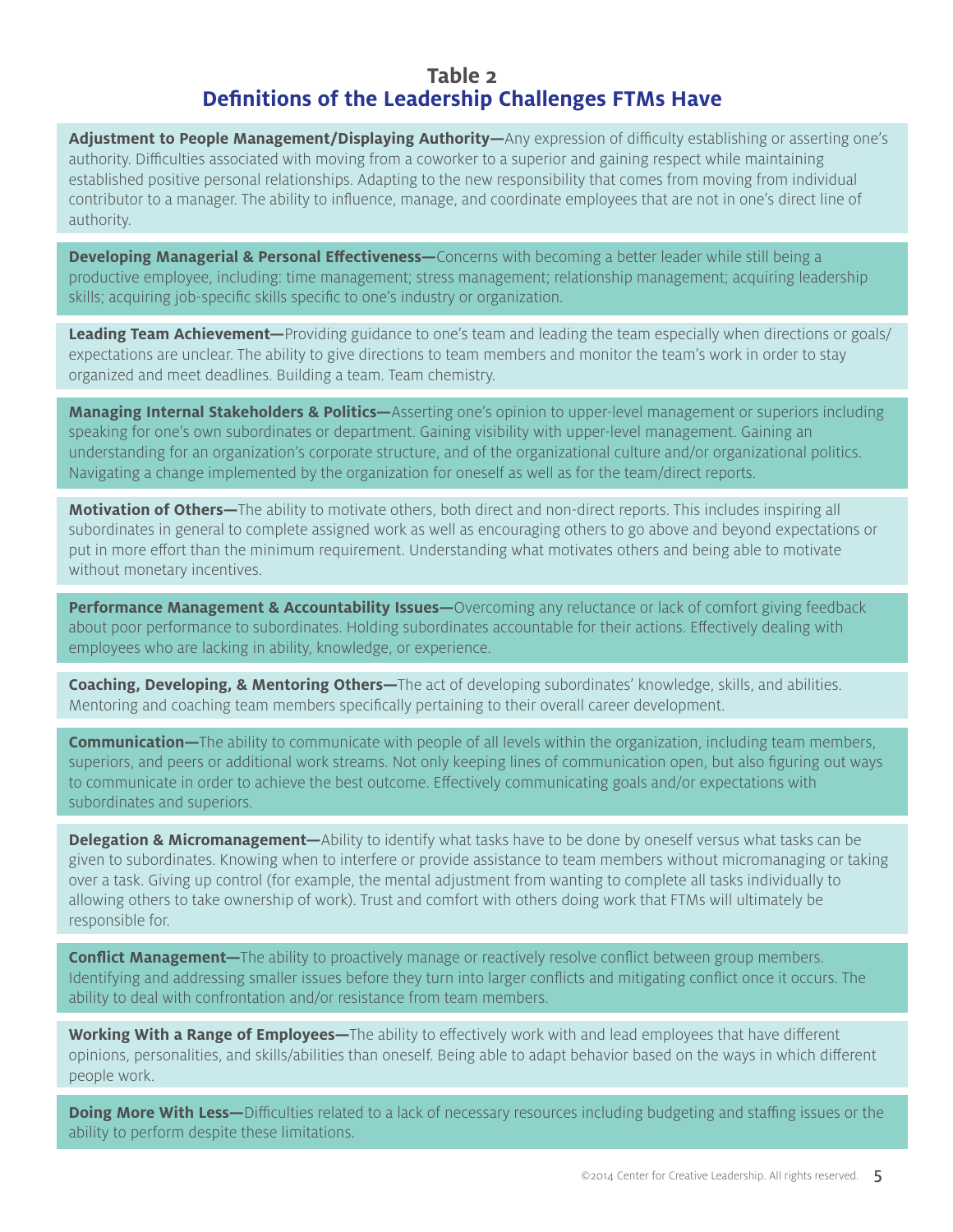As you can see, these challenges vary in scope. Some are challenges leaders at all levels of the organization face,7 but some are very unique to FTMs, ranging from working with others, working within a system of an organization, to a FTM's own personal improvement. **Three were mentioned by at least 40% of FTMs and will be our primary focus for the rest of this paper: Adjustment to People Management/ Displaying Authority (mentioned by 59.3% of FTMs); Developing Managerial & Personal Effectiveness (mentioned by 46.1% of FTMs); and Leading Team Achievement (mentioned by 43.4% of FTMs).**



# Practical Tips and Application: What Can Be Done to Help FTMs Overcome These Challenges?

Now that you know the challenges FTMs have in their first leadership role, what can you do to help? First, the sidebar below describes a mindset that FTMs can adopt to be successful. Second, we provide insights into each of the top three challenges FTMs face, and offer help and advice to pass along to your FTMs so they can deal with or overcome those challenges.

### **The Mindset FTMs Need**

Not only do you need to know the challenges FTMs have, you must also know the mindset they need in their new leadership role, and help them adopt it. The first white paper in the *Transitioning into Leadership*  series, *["It's Not About Me. It's Me](http://www.ccl.org/leadership/pdf/research/NotAboutMe.pdf)* & *You.": How Being [Dumped Can Help First-Time Managers](http://www.ccl.org/leadership/pdf/research/NotAboutMe.pdf)*, discussed the mindset FTMs need to be successful: **"It's not about me. It's me & you."** In short, a FTM's focus has to (1) *shift* and (2) **expand**. First, the focus must *shift*: a FTM's focus must move away from "me" and "my" abilities that got the promotion into management in the first place and shift towards the joy, satisfaction, and engagement that come with learning to be a leader and taking part in leadership development

opportunities. Second, a FTM's focus must **expand**: a focus on "you"—the people FTMs lead and serve must now be included and integrated. When FTMs expand their focus on "you" they become accountable and responsible for the success of the people they lead and serve. So, help FTMs understand that to be successful, their mindset must change. Encourage them to put less emphasis on "me" and "my" abilities that set "me" apart from everyone. Help them *shift*  their focus to being engaged in the process and finding their own joy in learning about leadership. Help them **expand** their focus to include "you"—the people FTMs lead and serve. **"It's not about me. It's me & you."**

# **#1stTimeMgr**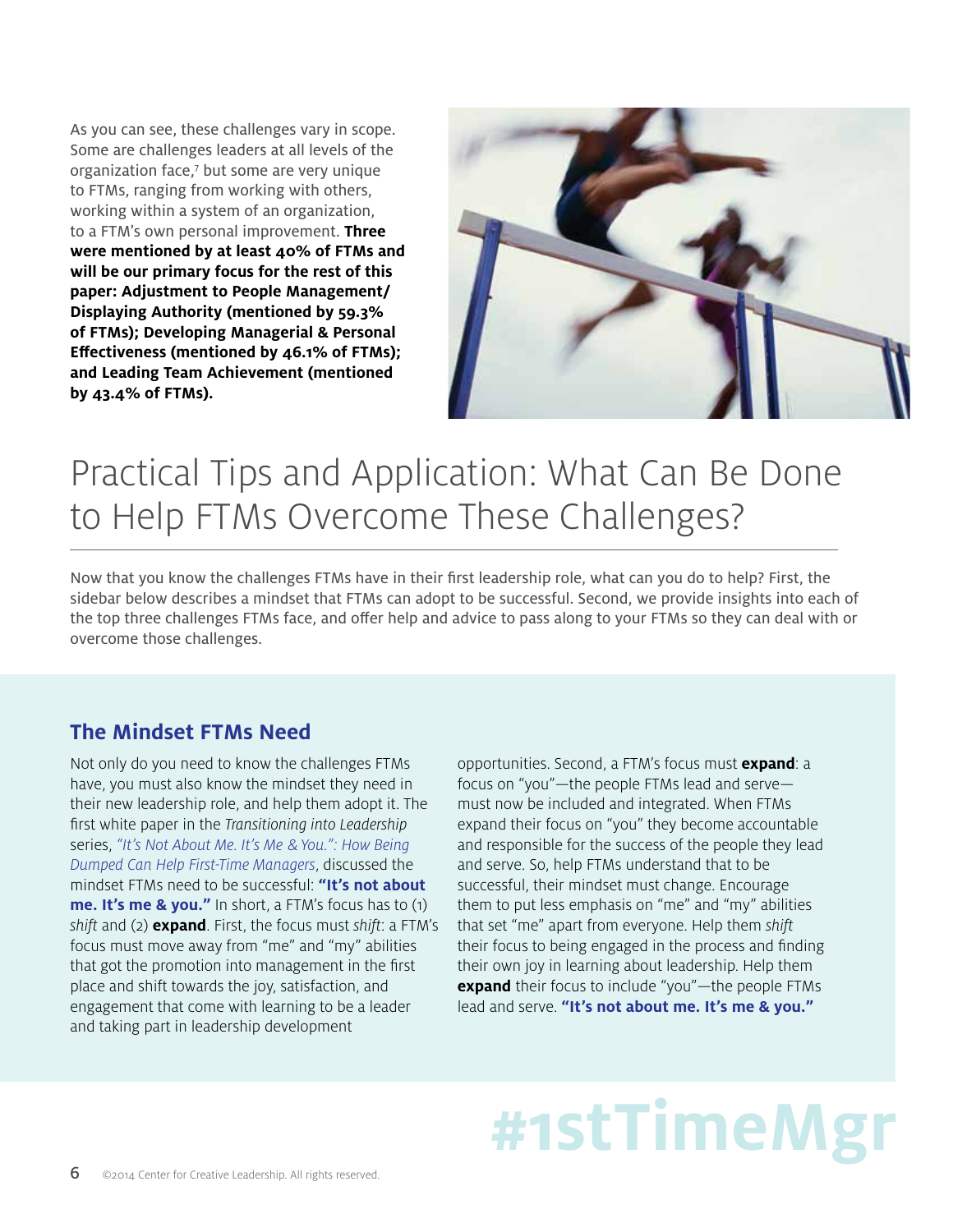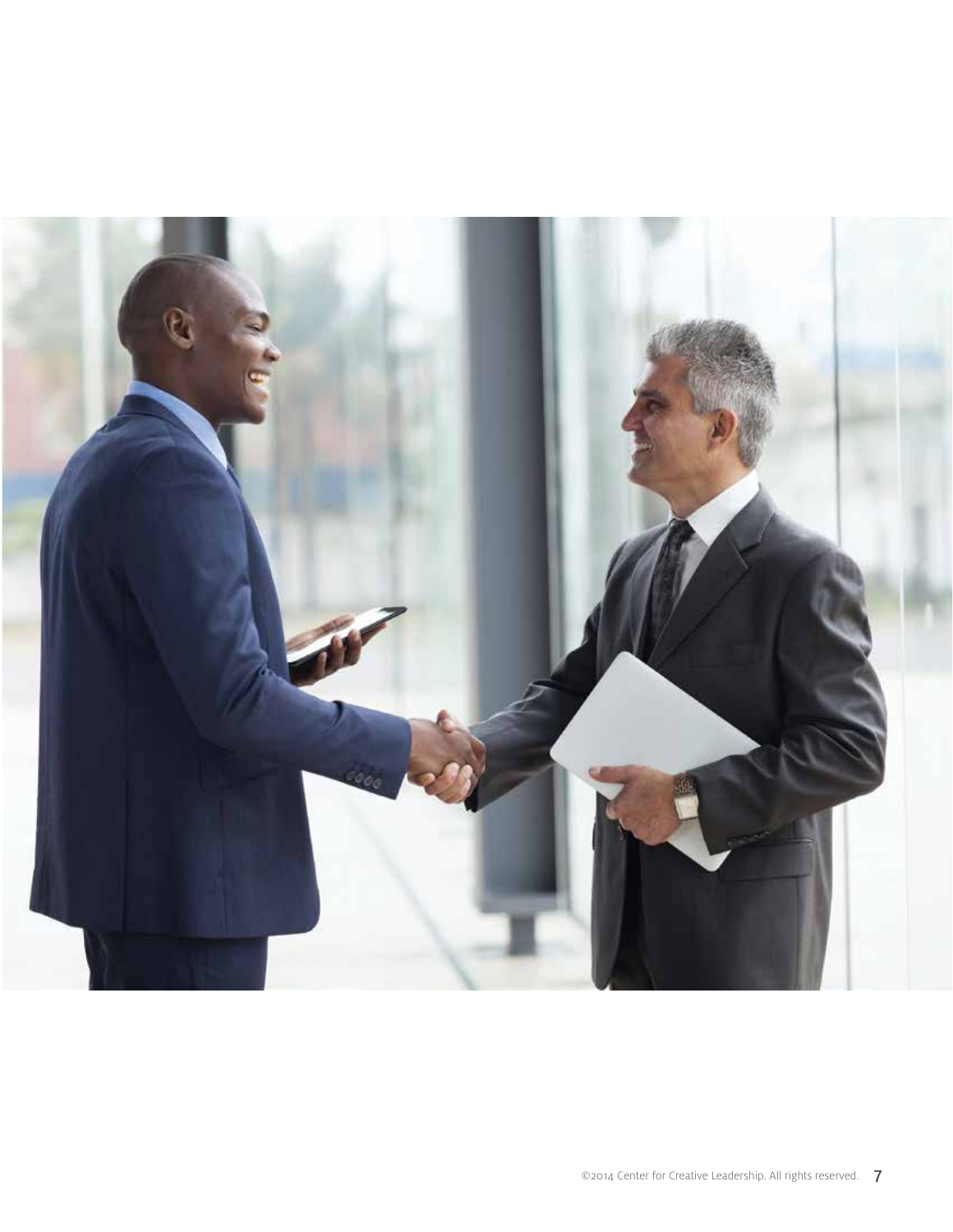

# Adjustment to People Management/Displaying Authority

The challenge that was most-often cited by FTMs involved the difficulties associated with moving from a coworker to a superior role and establishing one's authority in the new managerial role. More than half of FTMs (59.3%) said this is one of their biggest challenges.

### "As a new 'boss' of people in the office, I am still finding my way in a position of authority."

Many FTMs struggle with the ability to exude a sense of authority over subordinates (some of whom were coworkers and friends before) and gain their respect. They want to be liked, but also want to be successful and productive. So they struggle with balancing established positive personal relationships with people, while being assertive and ensuring the work gets done by those same people.

#### "As a leader, one of the challenges is maintaining that friendly, personable approach while instilling a sense of leadership amongst peers, direct reports and other colleagues."

This is the classic "We were peers and coworkers yesterday, and today I'm your boss" challenge, going from "BFF" (Best-Friends-Forever) to Boss. It's all about the transition of that relationship where those used-to-be-coworkers, some they even bonded with as friends, working happily side-by-side with one another, are now "subordinates." Yesterday, they may have been complaining about their boss together over their lunch break. Now, one of them is the boss, and that complaining is directed at the new boss, usually behind his or her back. How can a FTM who now manages former peers, and who in some instances are friends inside and outside the workplace, gain respect and authority while balancing the relationship they had before? Encourage your FTMs to:

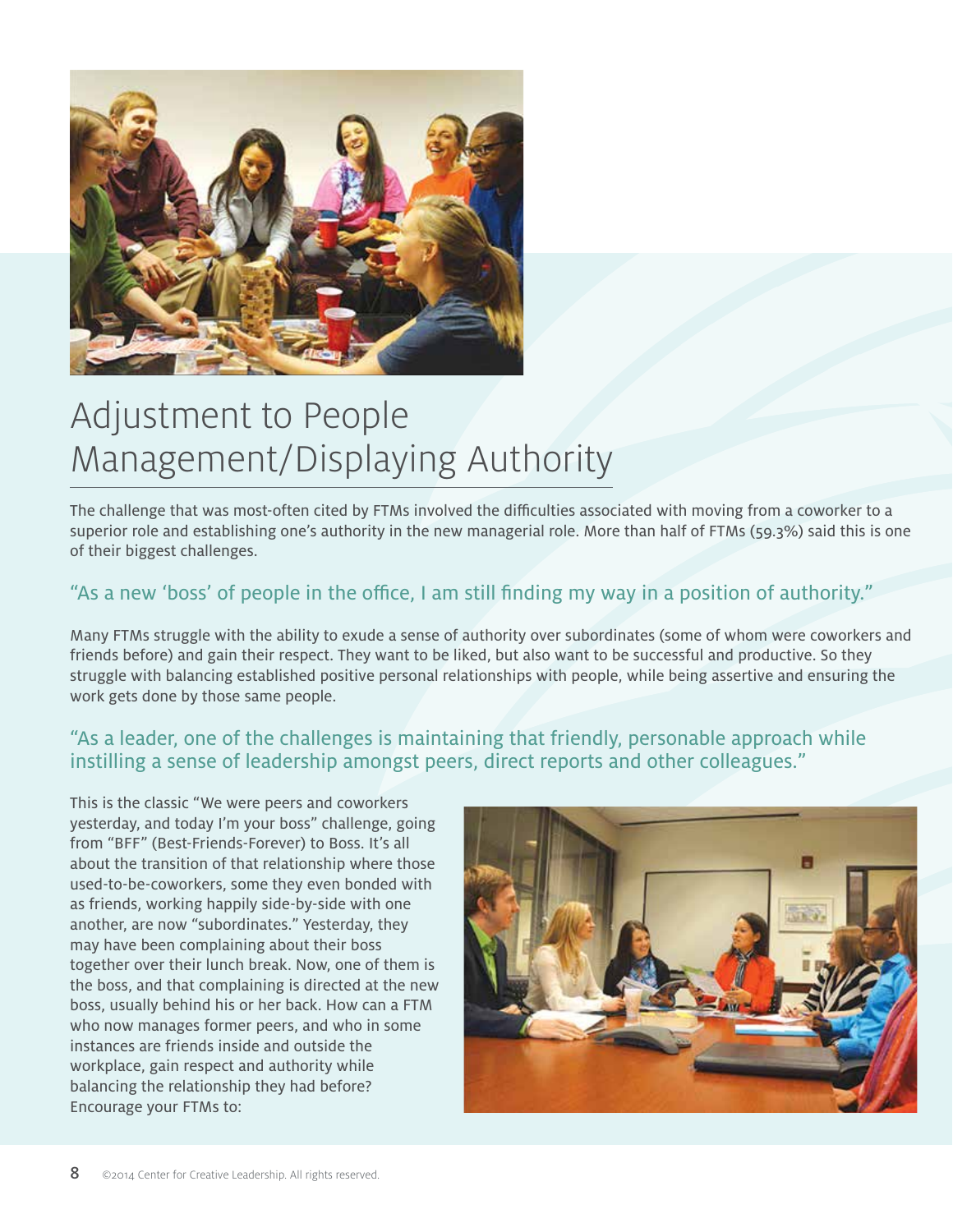# **#1stTimeMgr**

#### **• Be Clear**

Yes, FTMs can still be friends with the former coworkers who are now subordinates. But it's possible that FTMs may lose friends too, and they need to be aware of that. The FTM and former coworker-turned-subordinate each has to know, understand, and realize that the working relationship has changed. FTMs should therefore set clear expectations around the work and what is expected for all direct reports. Transparency makes life easier. If there are certain boundaries that need to be set for FTMs and their direct reports, make sure FTMs get them out in the open with the individual. And the earlier the better.

#### **• Be Fair**

Once there is clarity around expectations, FTMs have to be fair in their actions. Their friends have to know who is boss and that no preferential treatment will be given when it comes to bonuses, raises, promotions, support, and resources. And the other direct reports who may not have as close of a relationship have to know that as well. Leave the personal biases behind. FTMs should be fair in the way they give out rewards, time, and resources. If their friends deserve it, and it's documented, great. If they don't and they still get rewarded, that's when gossip, perceptions of unfairness, and all sorts of trouble will start.

#### **• Be Aware**

Help FTMs recognize that when they are the boss, people's eyes are always on them, whether they know it or not. People are always looking at their actions—what they are doing, and what they are not doing. Because FTMs know their friends more than other direct reports, they may be inadvertently giving them more time, more energy, and more support than others. FTMs have to attend to everyone, so give FTMs feedback on how much time and energy they are giving all their direct reports.

#### **• Be Proactive**

As soon as FTMs are promoted, make sure they get on the calendar of each of their direct reports to have an individual meeting that is all about the direct report. During that meeting, FTMs should find out what motivates each of their direct reports, what each likes about his or her work, how each likes to be led and whatever other questions or concerns each direct report has. Ensure that there is time for FTMs during those one-to-one meetings to also talk about their own personal vision for the group and how each direct report can be a helpful part of that vision.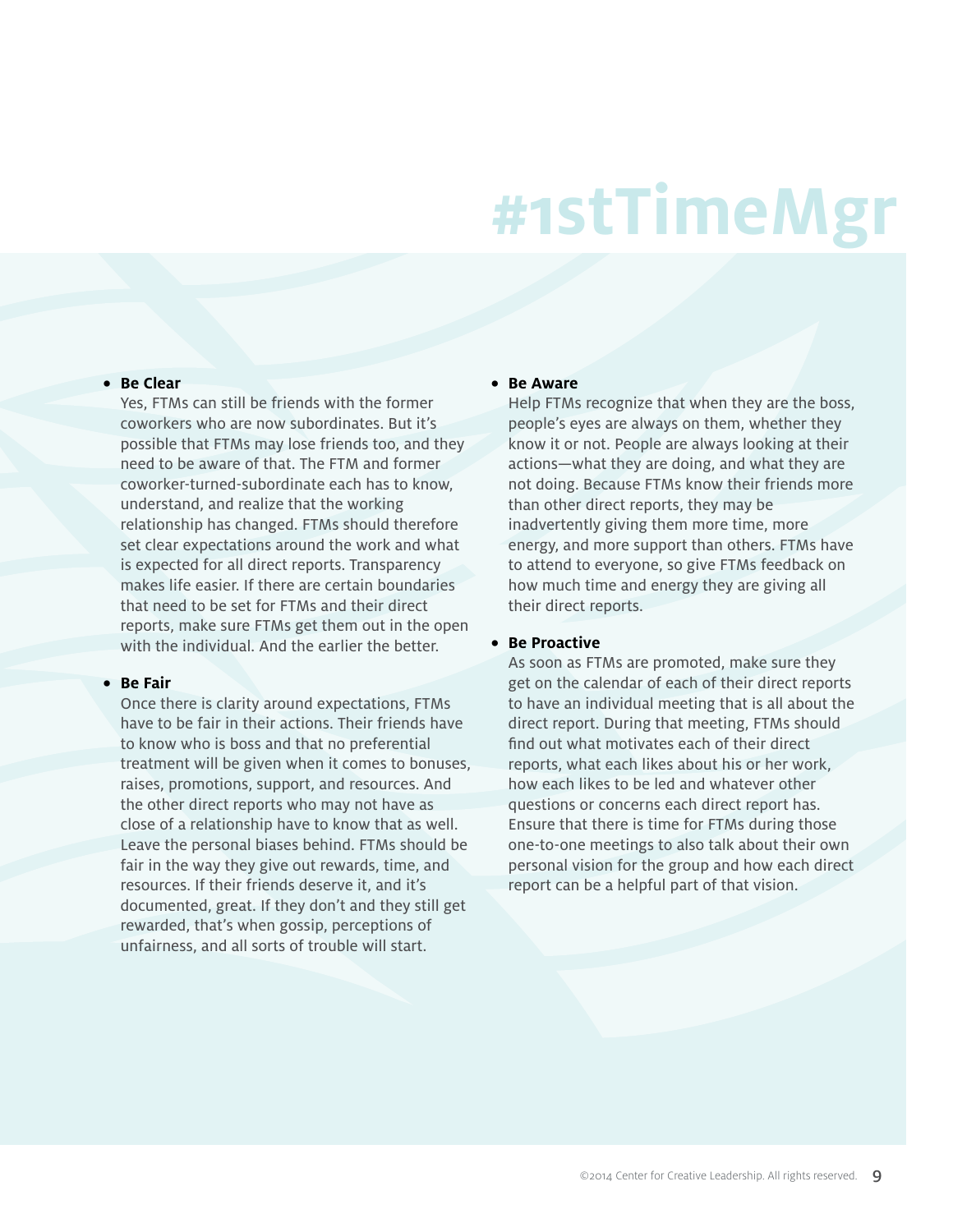## Developing Managerial & Personal Effectiveness

With 46.1% of FTMs citing this as a challenge, developing managerial and personal effectiveness deals with the balance of being a productive worker and being a better leader. FTMs need to acquire or enhance management skills related to being a better leader while still honing their craft in their job as an employee.

"It can at times be a challenge both overseeing the staff and keeping my own work at a high level of quality."

"I was recently promoted to manager of a larger number of employees in the same department. Although I have worked in this department, there are many facets of this department that I have to learn from scratch. I want to learn all aspects of this new position without coming across as ignorant."



When FTMs get promoted from their individual contributor roles to managerial roles, many of them think they will drop the things that they used to do, and their job going forward is to solely lead others. What they fail to realize is that oftentimes, FTMs have to do the job of leading others on top of their own work as productive employees. They find out that leadership is not an "instead of" but an "addon" to their work. They need help enhancing personal and managerial skills that will make them effective in both the realm of an employee (such as job skills specific to one's industry or organization) and the realm of a leader (such as acquiring leadership and relationship skills). With this juggling of priorities and needing to enhance both their

"employee" and "leader" reputation, many FTMs feel overwhelmed. No wonder FTMs struggle. They need to do so much and need to learn so much. Yet, they feel as if they have no time to do all the things they need to do as both an employee and a leader.

Dr. Melissa Gratias, a work psychologist and consultant who has experience helping business people and managers be more effective and organized says that **"most frontline managers must achieve a balance between the workload on their own desk as well as leading the efforts of others. They share many of the same struggles as both executives and individual contributors—just combined."**<sup>8</sup> Truly, this is hard to balance. This FTM surely relates: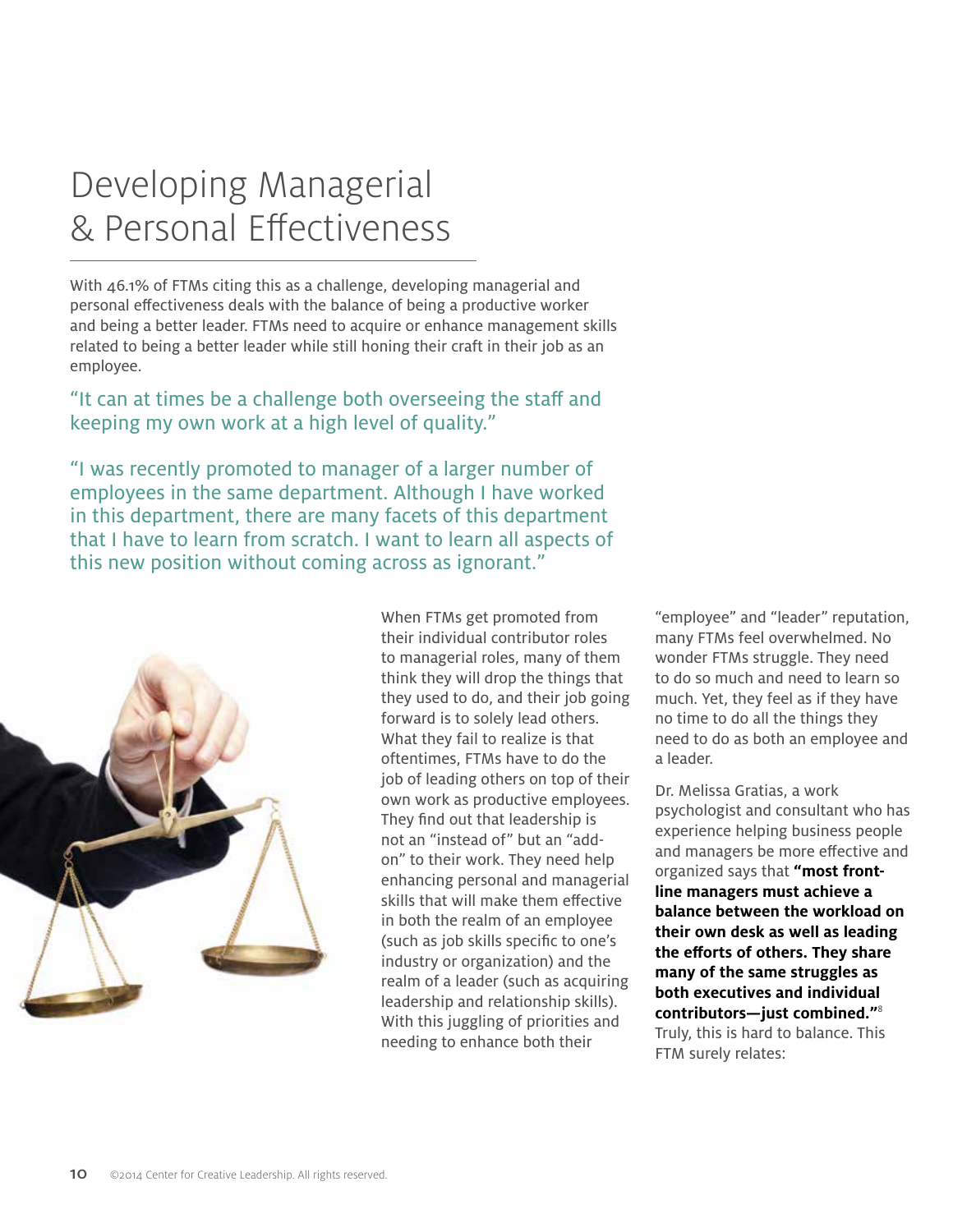"I need to have more realistic expectations of my own time and productivity, allowing myself adequate preparation for meetings and reports and committing in a challenging, but honest fashion."

And, when FTMs have difficulty managing their time, they tend to have difficulty managing their stress and their workload.

"[One of my biggest challenges is] the ability to cope with competing demands and execute enormous amounts of work efficiently and effectively."



Help your FTMs manage their time and stress better with the tips Dr. Gratias offers:

#### **• Set Goals**

Work closely with your FTMs to set their own specific and measurable goals. Ensure that their goals are balanced across their competing priorities.

#### **• Create a List**

Encourage your FTMs to maintain an overall list of responsibilities and active projects for their entire team. Such a list will help FTMs maintain focus on the bigger picture.

#### **• Plan Meetings**

Help your FTMs plan how often they need to meet one-on-one with their direct reports. In addition, talk to FTMs about the structure of those meetings, and any anticipated outcomes of those meetings. Help FTMs understand any expectations they or their direct reports have around holding regular check-in meetings—every month or two may be fine, but some direct reports may need more attention than others.

#### **• Use One Calendar**

Some use a calendar on their email system, some their electronic device, others use pencil and paper. The best advice you can give FTMs when it comes to their calendars, is to make sure they manage their time and tasks using only one calendar and one consolidated to-do list. Using multiple systems only fragments their focus.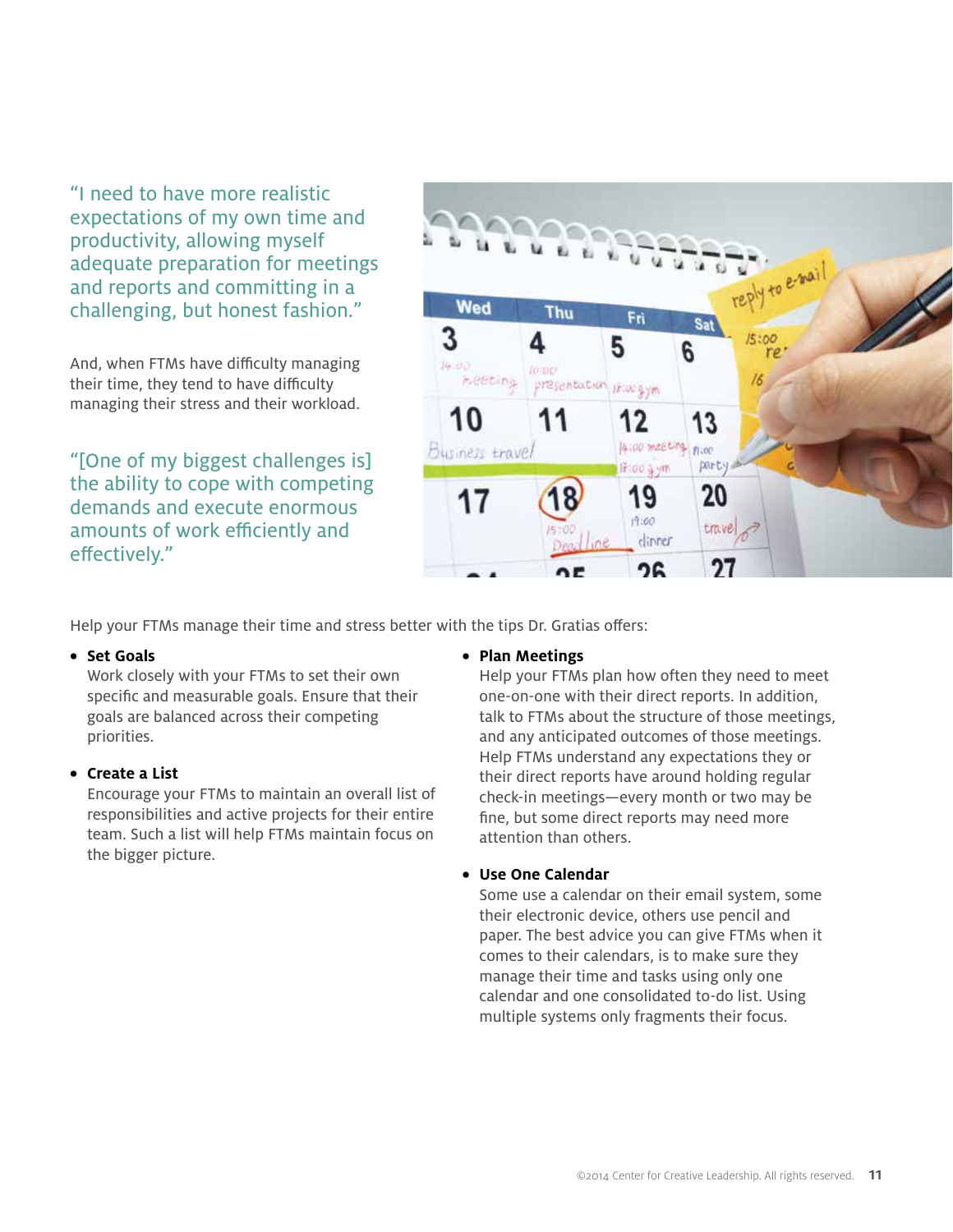# Leading Team Achievement

Providing guidance to teams and leading the team particularly when directions, expectations, and goals are unclear, ranks number three in the challenges FTMs face (43.4%). The ability to set and adhere to a team's long-term goals as well as provide clarity among the team is part of this challenge. The ability to prioritize team tasks, identify where to focus efforts, and keeping the team prepared and working efficiently, along with the ability to address performance issues with team members that take the team off track, are all part of this challenge.

"[One of my biggest challenges is] finding the strengths and weaknesses in my team members. I'd like to be able to recognize the strengths in my team members and utilize those strengths while minimizing their weaknesses."

"Teamwork is another challenge I struggle with. I get a sense of "Every Man for Himself" attitude in my group, with a reluctance to jump in and take co-ownership of projects/task."

It's no coincidence that leading team achievement is one of the biggest challenges FTMs have; other CCL research on FTMs showed that leading team achievement is one of the biggest skill gaps FTMs have (highly important and relevant in their position, yet not highly skilled in doing it).9 Here are some valuable tips you can provide your FTMs to help them lead their teams more effectively.



#### **• DAC as a Framework**

Provide FTMs a framework for leading teams: DAC or Direction, Alignment, and Commitment.<sup>10</sup> Make sure that FTMs provide direction (Is there agreement on the collective aim, mission, vision, or goal?), create alignment (Does each person know his or her own roles and responsibilities, and those of others on the team?), and maintain commitment (Is every single person dedicated to and passionate about the work?) for their teams.

#### **•** Say the Word "Together" a Lot<sup>11</sup>

Think about the teams you are in. Usually, every single person on the team, including you, is working as an individual, alone on a task. Rarely are you working side-by-side with other team members the whole time. Research by Carr and Walton<sup>12</sup> can help FTMs lead their teams better given this work setting. In their research, Carr and Walton had two types of teams. In the first type of team, each person on the team heard the word "together" as in "you will be working together on a project" (even though in reality, each person worked on the task alone, like many of us do at work). The second type of team never heard the word "together" in directions. What they found was

that people who worked in teams that heard the word "together" actually worked longer, solved more problems correctly, remembered things better, felt less tired by the task, and found the work more interesting than teams who did not hear the word "together." Hearing the word "together" makes us feel connected and makes us feel like we are not alone. FTMs would do well if they say the word "together" more frequently when communicating with their teams, even if they are not going to be working literally together side-by-side.

#### **• Don't Let Conflicts Spread**

We are human, and as humans form teams, it is only natural that conflict will arise. If an obvious conflict is ignored or unresolved, the team will become disengaged. Stanford Professor Lindred Greer gives some great advice<sup>13</sup> that FTMs could follow to avoid conflicts spreading through a team. In particular: encourage your FTMs to keep an eye on conflicts and disagreements; make sure they understand what the real issue is before addressing it; and strongly suggest that your FTMs do their very best to be an unbiased, neutral party.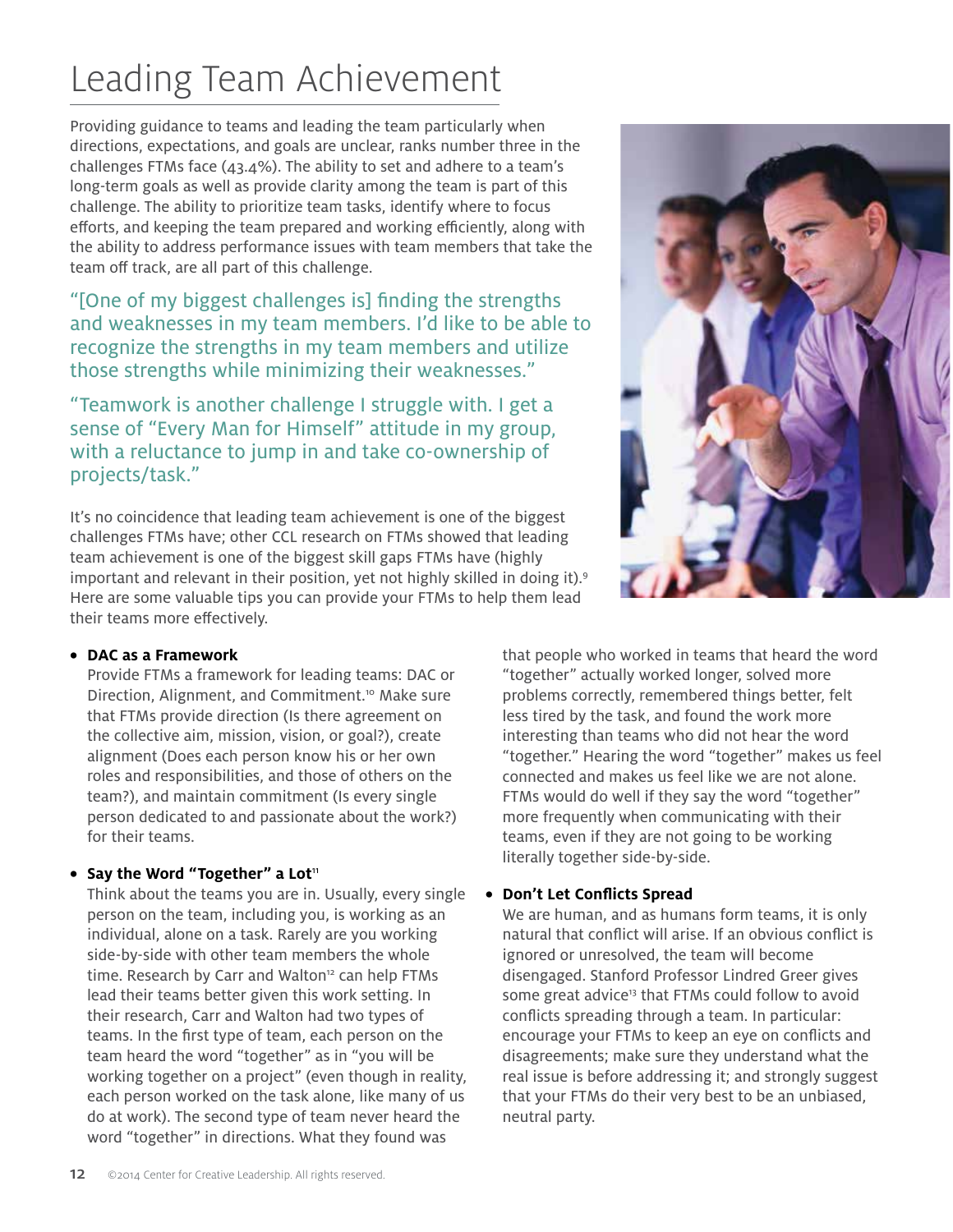### **Gender and Cultural Differences in the Challenges FTMs Face**

With so much diversity in the workplace, some of you may be thinking that there could be gender differences in these challenges. For instance, maybe women cite certain challenges more than men. You may also think that these challenges may be more prevalent in certain parts of the world. So, we looked into the data to provide the answers. What we found may surprise you.

For differences between men and women the only difference was **Performance Management & Accountability Issues**, 14 where 34.2% of women mentioned this as one of their top leadership challenges whereas only 18.9% of men mentioned this as one of their challenges. Giving feedback and holding people accountable may be more of a challenge for female FTMs than male FTMs (though it is important to note, it ranked 6th out of the 12 challenges in terms of frequency mentioned, so it's not one of the most highly cited challenges overall).

If this area is challenging for your FTMs regardless of their gender, encourage your FTMs to adopt CCL's model of feedback. It can easily be remembered by the acronym SBI, which stands for Situation, Behavior, Impact. Describe the situation. Describe the observable behavior. Describe how you felt or how the behavior impacted you. (The words in the graphic below are great impact words

you can use.) It is very simple and direct, and helps you avoid common missteps of providing feedback such as: judging individuals, not actions; being too vague; giving unwanted advice; or sandwiching negative feedback between positive messages.<sup>15</sup>

For differences between countries, **Developing Managerial & Personal Effectiveness** was the only challenge of 12 where there were differences.<sup>16</sup> Specifically, 52.6% of FTMs from the United States mentioned this as one of their top leadership challenges and only 38.8% of FTMs outside of the United States mentioned this as one of their challenges.

For those of you who may think that certain people may face certain challenges as FTMs more so than others, our findings really suggest otherwise. **FTMs who are women are just as likely to face the same types of challenges as FTMs who are men. FTMs from the United States are just as likely to face the same types of challenges as FTMs in other parts of the world.** These 12 challenges are often faced by FTMs whoever and wherever they are. So focus less of your efforts in findings differences among different types of people, and focus more of your efforts on helping FTMs overcome their challenges.

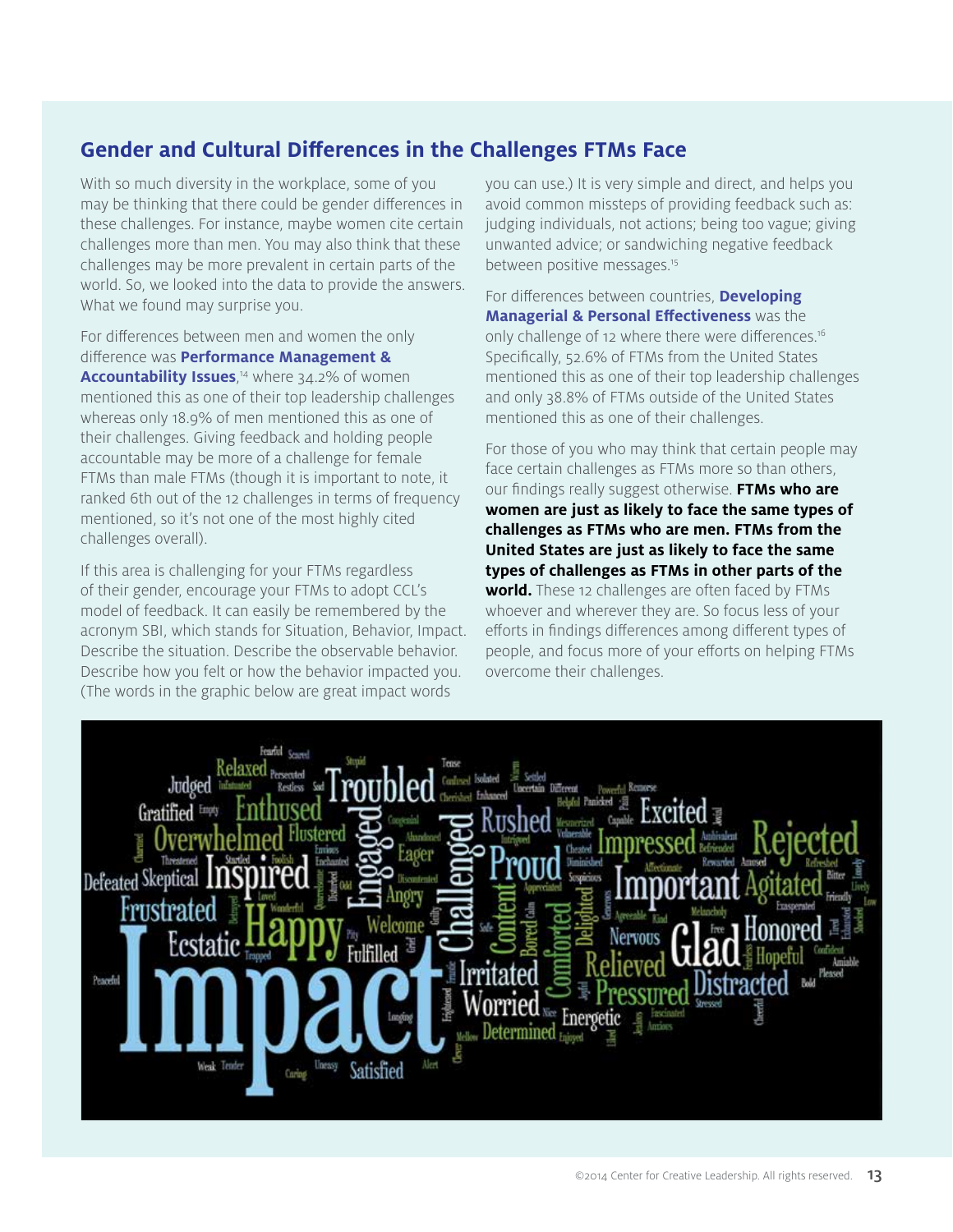# Ways Organizations Can Sustain Success

So far, our research has provided you the top challenges FTMs have, and we have given some helpful tips you can pass on to your FTMs to help them overcome those challenges. But what can organizations do as an institution to help FTMs and strengthen the leadership pipeline? What follows are three key tactics.

#### **• Design Developmental Initiatives Around Challenges Specific to FTMs**

Knowing the challenges FTMs face can be the catalyst for helping them. Based on our work at CCL<sup>17</sup> and what we see time and time again with our clients, developmental initiatives are more effective if they are in line with the challenges leaders face. Managers have low satisfaction with training programs or initiatives if they believe the content is useless to them, if they don't connect with the content, or if their expectations that the content will help them deal with their current challenges aren't met. In fact, Cindy McCauley of CCL suggests that one of the key principles to help accelerate leader development is customization, or "being deliberate about providing experiences tailored to address the individuals' most pressing development needs, or to help them meet the role demands they are facing or will soon face."<sup>18</sup> So, a key recommendation for organizations to strengthen their leadership pipeline would be to design training and developmental initiatives around the key challenges FTMs specifically face. Use the information provided in this white paper to your advantage to understand what challenges FTMs face. Or, ask FTMs personally and individually in your own organization, to find out the exact challenges they face in your organization. Then, design programs and initiatives that are customized to help them with those specific challenges.

#### **• Use FTM Circles**

Have FTMs meet in groups led by mentors. Professors Wendy Murphy and Kathy Kram call these "mentoring circles"19 where one to three mentors are teamed with four to eight mentees. They would be able to share stories of success or failure, share what they have learned from experience, and be a support system. If there is a cadre of willing mentors (maybe successful leaders in the organization who FTMs can learn from) able to lead those circles, great. Even if there aren't formal "mentors" at the head of each of these circles, giving time and space for FTMs to get together to

have formal or informal FTM circles and act as peer mentors to each other can go a long way in making them feel supported and valued. This leads to the final point.

#### **• Tell FTMs They Are Not Alone and Show It**

They may feel alone, particularly when the statistics say that a majority of FTMs aren't getting any help or development once they get into their first managerial role. If your organization is unable to provide training and development to FTMs due to time or money constraints, one easy (and oftentimes overlooked) way to help FTMs (and any employee in general) not feel so alone is to tell them they are supported, and show it too. Our research at CCL shows that frontline leaders at the entry- and first-levels of management need, and positively respond to, support from both their own boss and their organization.<sup>20</sup> "Support helps people handle the struggle and pain of developing. It helps them bear the weight of the experience and maintain a positive view of themselves as capable, worthy, valuable people who can learn and thereby grow."<sup>21</sup> So, ensure that FTMs are heard when they have problems or suggestions. Communicate with them and provide them feedback on how they are doing. Let FTMs know they are doing important work. Provide formal recognition of the great work they are doing. This type of support can help FTMs feel not so alone. In fact, it may have longer-term benefits: our research at CCL shows that when people feel support from their supervisors and organization, they have higher job satisfaction, higher commitment to the organization, and are less likely to want to leave their organization.20 That's less money that is spent on disengaged employees. That's less money wasted in hiring new employees to replace old ones who left because they didn't feel supported. That's more money used to develop and strengthen your current leadership pipeline. Supporting employees can truly impact any organization's leadership pipeline and bottom line.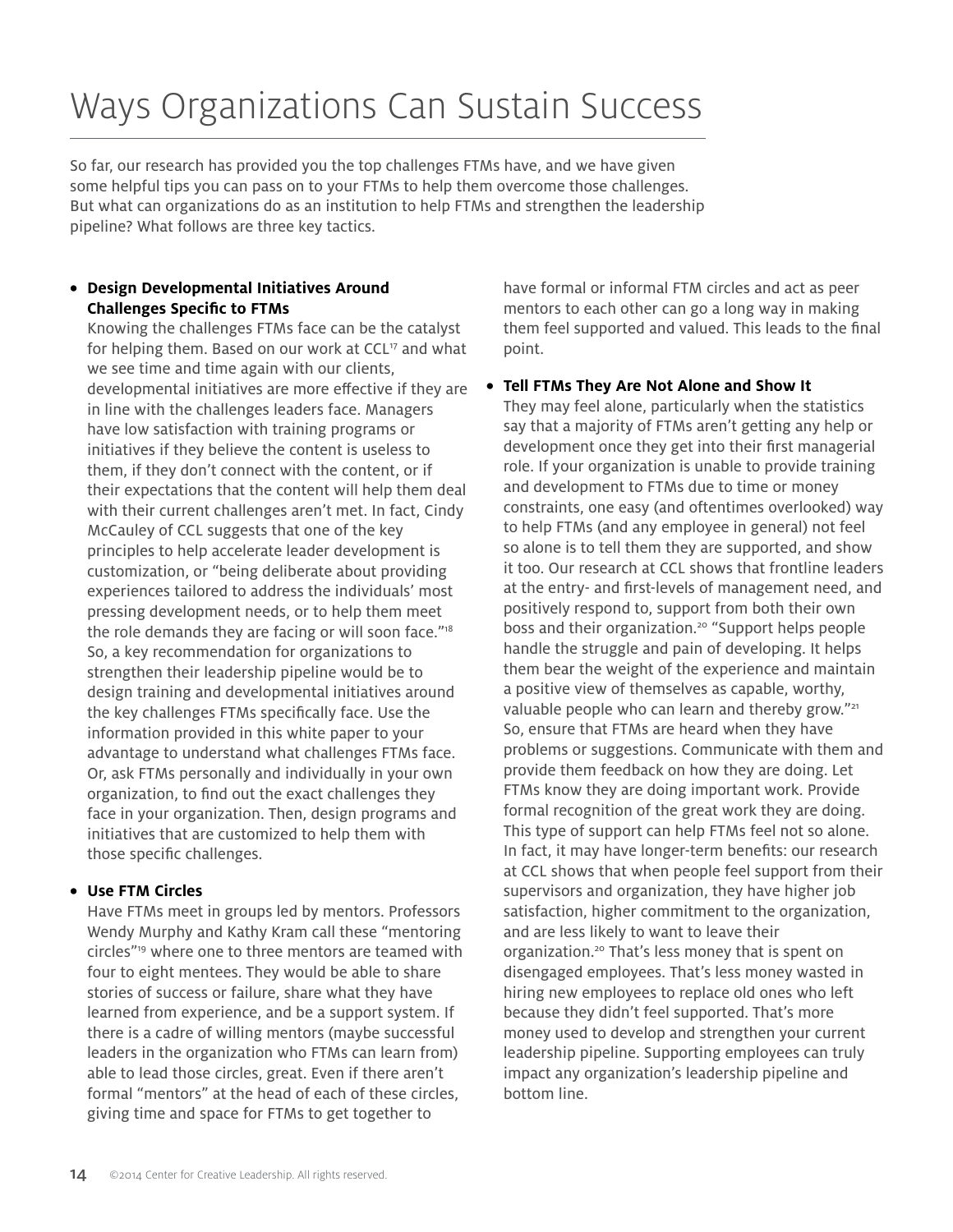

## Conclusion

To paraphrase Dr. Martin Luther King Jr., the ultimate measure of a person is not where he or she stands in moments of comfort and convenience, but where he or she stands at times of challenge. FTMs face many challenges as soon as they transition from individual contributor to manager and leader of others. Our research has provided the 12 challenges FTMs most often face. Unfortunately, many FTMs are left struggling with no help to overcome these challenges. The best thing you can do for your FTMs is to provide support and give them training and developmental initiatives that are geared specifically to deal with their exact challenges. Doing so will help them become better leaders in their current position and will strengthen your own organization's leadership pipeline.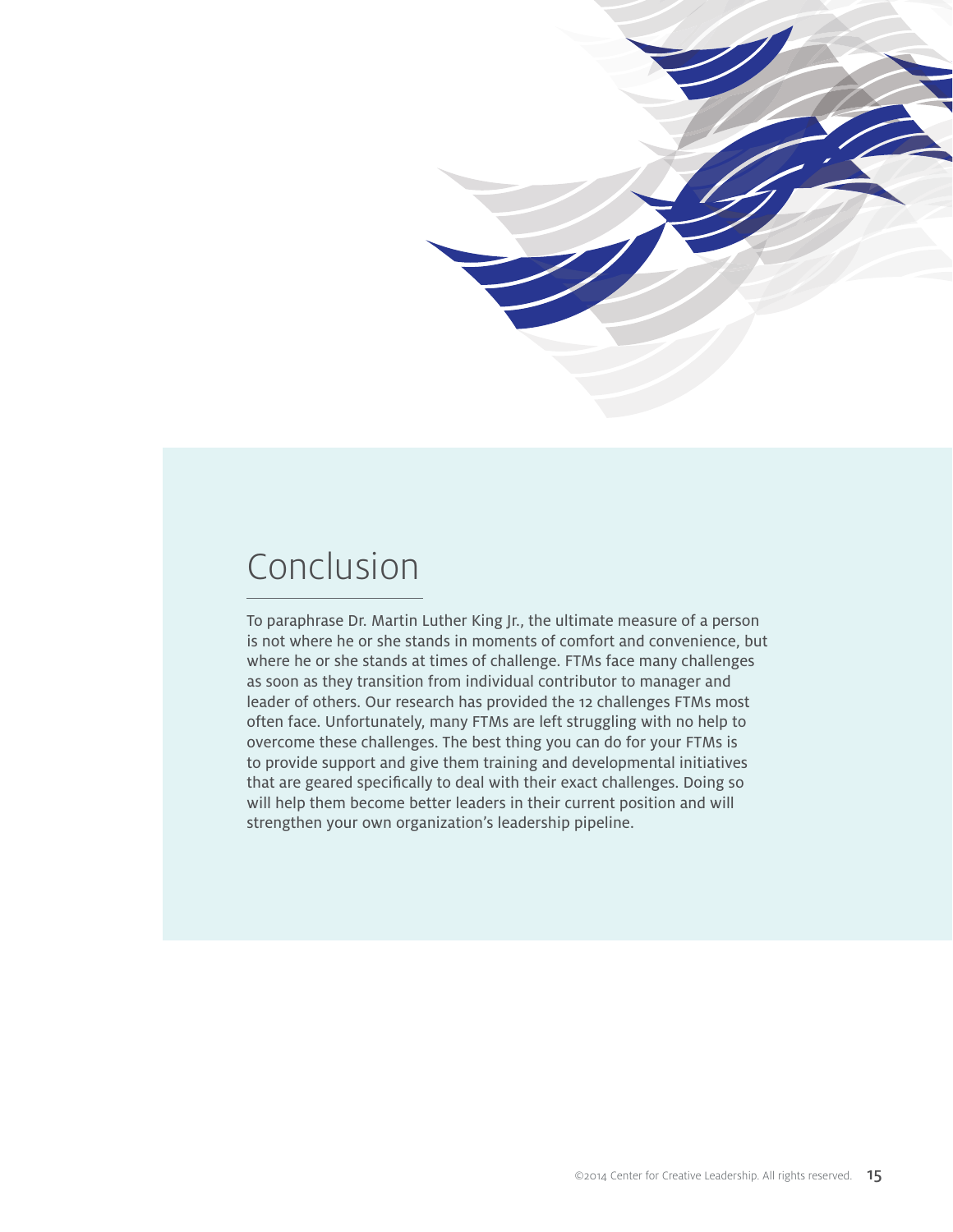## About the Research

Data used for this white paper is from participants of the Maximizing Your Leadership Potential (MLP) Program of the Center for Creative Leadership (CCL®) between May 2012 and December 2013. As part of their "pre-work" before coming to their respective leadership development program, participants filled out several assessment and background biographical forms. Part of this pre-work asked the participants to answer the following open-ended question: "What are the three most critical leadership challenges you are currently facing?" Participants used their own words to explain their challenges and could use as few or as many words as they wished, with a maximum of 500 characters for each challenge. Our final sample consisted of 664 practicing managers who participated in MLP

To effectively lead others as a first-time manager, you need a solid grip on your own leadership style, strengths and weaknesses—as well as an array of tactics for getting the best performance out of others. Maximizing Your Leadership Potential (MLP) addresses your specific leadership challenges and prepares you to achieve results by leading others. MLP is for first-time managers, those who are about to become first-time managers, and those who currently lead individual contributors. They may have been recently promoted or are experiencing new pressures within a current management role. Throughout the three-day interactive program, managers will focus on specific skills and how-to's that they can set in motion right away. They

programs offered in Greensboro, North Carolina, San Diego, California, and Brussels, Belgium. Of the 664 MLP participants, 297 said they were managing for the first time in their lives, and of those, 295 had at least one challenge that they wrote. These 295 were the FTMs that were the focus of this study. They averaged 36.59 years of age (*SD* = 7.82), were majority male (55.6%), mainly from the United States (65.8%), and well-educated (more than 80% had at least a college education). Most (72.6%) worked in the business sector from several diverse industries (e.g., computer software & services; consumer products; energy; food, beverage, tobacco; insurance; manufacturing; pharmaceuticals).

## About the Maximizing Your Leadership Potential Program

Special Features of MLP include:

- **Intense feedback.** The most comprehensive assessment of the critical leader skills at this level provides deeply personalized data for feedback and improvement.
- **An interactive hands-on format.** Tangible steps and how-to's prepare participants to take action upon returning to work.
- **Take-home tools.** Resources are tailored to support newly-enhanced skills, such as influencing and communication.
- **Personal coaching.** 100 minutes of one-to-one coaching during the classroom session plus a 45-minute post-classroom coaching call.

Register for the program here: [http://devsolutions.ccl.org/Maximizing\\_](http://devsolutions.ccl.org/Maximizing_Your_Leadership_Potential) Your Leadership Potential

<sup>10</sup> See the CCL white paper *Making Leadership Happen* by Cynthia McCauley for more details. http://www.ccl.org/leadership/pdf/research/MakingLeadershipHappen.pdf

<sup>11</sup> See Heidi Grant Halvorson's blog: http://blogs.hbr.org/2014/08/managers-can-motivateemployees-with-one-word/

 $12$  Carr, P. B., & Walton, G. M. (2014). Cues of working together fuel intrinsic motivation. *Journal of Experimental Social Psychology, 53*, 169-184.

<sup>13</sup> See Lindred Greer's blog: http://www.gsb.stanford.edu/news/headlines/lindred-greer-howconflict-goes-viral

 $14 (x^2 = 8.45, \Phi = .17, p < .01).$ 

<sup>15</sup> For help in giving feedback, see the following CCL resources:

- A blog by Shera Clark entitled "Feedback You Can Fathom" http://www. leadingeffectively.com/feedback-you-can-fathom/
- Buron, R. J., & McDonald-Mann, D. (1999). *Giving feedback to subordinates*. Greensboro, NC: CCL Press.
- Hart, E. W. (2011). *Feedback in performance reviews*. Greensboro, NC: CCL Press.
- Weitzel, S. (2000). *Feedback that works: How to build and deliver your message*. Greensboro, NC: CCL Press.

<sup>17</sup> Gentry, W. A., Eckert, R., Munusamy, V. P., Stawiski, S. A., & Martin, J. (2014). The needs of participants in leadership development programs: A qualitative and quantitative, crosscountry investigation. *Journal of Leadership* & *Organizational Studies, 21*, 83-101.

18 McCauley, C. D., DeRue, D. S., Yost, P. R., & Taylor, S. (Eds.). (2014). *Experience-driven leader development: Models, tools, best practices, and advice for on-the-job development*. San Francisco, CA: John Wiley & Sons. P. 546.

19 Murphy, W., & Kram, K. E. (2014). *Strategic relationships at work: Creating your circles of mentors, sponsors, and peers for success in business and life*. New York: McGraw Hill Education.

20 Gentry, W. A., Cullen, K. L., Deal, J. J., & Stawiski, S. A. (2013). *Absence of support makes the heart wander: Why people want to leave (or stay with) their organization.* [White Paper]. Greensboro, NC: Center for Creative Leadership. http://www.ccl.org/leadership/pdf/research/ AbsenceOfSupport.pdf

21 Van Velsor, E., McCauley, C. D., & Ruderman, M. N. (Eds.). (2010). *The Center for Creative Leadership handbook of leadership development* (3rd ed.). San Francisco, CA: Jossey-Bass. P. 12.

#### leave the program with a stronger connection to their roles as managers and are more prepared to drive action by leading others.

### References

1 CareerBuilder Survey, March 2011. Retrieved from: http://www.careerbuilder.com/share/ aboutus/pressreleasesdetail.aspx?id=pr626&sd=3%2F28%2F2011&ed=12%2F31%2F2011

2 See the following:

- Gentry, W. A. (2010). Derailment: How successful leaders avoid it. In E. Biech (Ed.), *The ASTD leadership handbook* (pp. 311-324). Alexandria, VA: ASTD Press.
- Gentry, W. A., & Chappelow, C. T. (2009). Managerial derailment: Weaknesses that can be fixed. In R. B. Kaiser (Ed.), *The perils of accentuating the positives* (pp. 97-113). Tulsa, OK: HoganPress.
- Hogan, J., Hogan, R., & Kaiser, R. B. (2010). Management derailment. In S. Zedeck (Ed.) *American Psychological Association Handbook of Industrial and Organizational Psychology*, Vol. 3 (pp. 555-575). Washington, DC: American Psychological Association.

3 De Smet, A., McGurk, M., & Vinson, M. (2009). *Unlocking the potential of frontline managers*. Retrieved from: http://www.mckinsey.com/insights/organization/unlocking\_the\_potential\_ of\_frontline\_managers

4 O'Leonard, K., & Krider, J. (2014, May). *Leadership development factbook® 2014: Benchmarks and trends in U. S. leadership development*. BERSIN by Deloitte.

5 O'Leonard, K., & Loew, L. (2012, July). *Leadership development factbook® 2012: Benchmarks and trends in U. S. leadership development*. BERSIN & ASSOCIATES FACTBOOK REPORT.

6 Wellins, R. S., Selkovits, A., & McGrath, D. (2013). *Be better than average: A study on the state of frontline leadership*. Development Dimensions International.

7 Compare challenges of FTMs with other CCL research that shows:

- The challenges of middle-to-upper-middle level managers around the world: Gentry, W. A., Eckert, R. H., Stawiski, S. A., & Zhao, S. (2013). T*he challenges leaders face around the world: More similar than different.* [White Paper]. Greensboro, NC: Center for Creative Leadership. http://www.ccl.org/leadership/pdf/research/ChallengesLeadersFace.pdf
- The challenges of C-suite executives: Smith, R. S., & Campbell, M. (2010). C-Suite challenges and thee economic meltdown: What's next for senior leaders? *HR People* & *Strategy, 33*(4), 22-30.

8 See http://mbgorganizing.com/testimonials/managers/

9 Gentry, W. A. (2014). *"It's not about me. It's me* & *you." How being dumped can help first-time managers* [White Paper]. Greensboro, NC: Center for Creative Leadership. http://www.ccl. org/leadership/pdf/research/NotAboutMe.pdf

<sup>&</sup>lt;sup>16</sup> ( $χ² = 4.48$ ,  $Φ = .13$ ,  $p < .05$ ).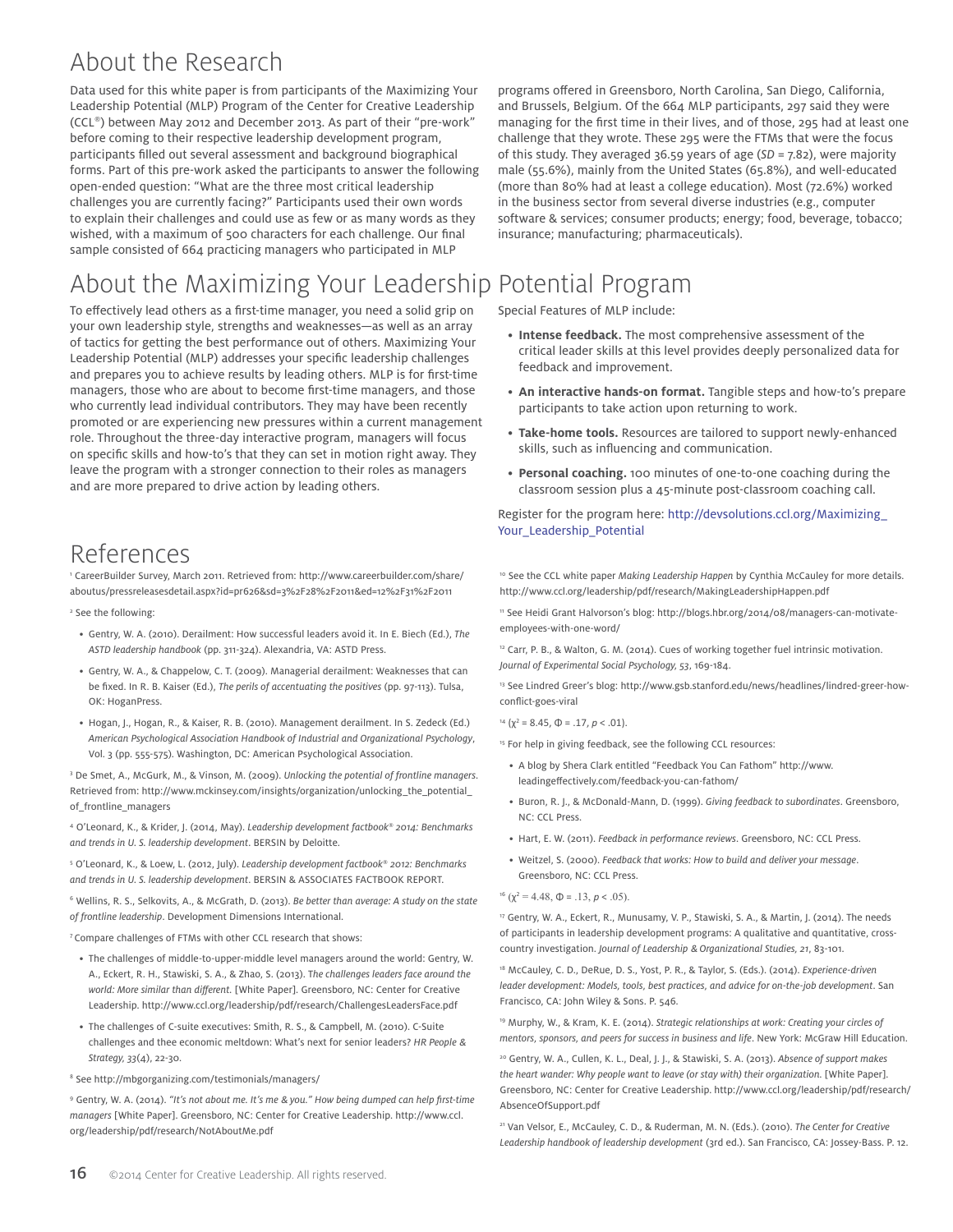## About the Authors

**William A. (Bill) Gentry, PhD,** is a Senior Research Scientist and coordinator of internships and postdocs in Research, Innovation, & Product Development at CCL in Greensboro, NC. He also trains the Assessment Certification Workshop and Maximizing Your Leadership Potential programs at CCL and has been an adjunct professor at several colleges and universities. In applying his research into practice, Bill's current focus is on helping leaders who are managing for the first time in their lives. Bill has more than 70 academic presentations, has been featured in more than 50 internet and newspaper outlets, and has published more than 40 peer-reviewed articles on leadership and organizational psychology including the areas of first-time management, multisource (360) research, survey development and analysis, leadership and leadership development across cultures, leader character and integrity, mentoring, managerial derailment, multilevel measurement, and in the area of organizational politics and political skill in the workplace. He also studies nonverbal behavior and its application to effective leadership and communication, particularly in political debates. Bill holds a BA degree in psychology and political science from Emory University and an MS and PhD in industrial-organizational psychology from the University of Georgia. Bill frequently posts written and video blogs about his research in leadership (usually connecting it with sports, music, and pop culture) on CCL's "Leading Effectively" blog.

You can follow Bill on twitter [\(@Lead\\_Better](https://twitter.com/Lead_Better)) and CCL ([@CCLdotORG\)](https://twitter.com/CCLdotORG) as well. Use [#1stTimeMgr](https://twitter.com/search?f=realtime&q=%231stTimeMgr&src=typd) to continue the conversation online about first-time managers and transitioning into leadership.

**Paige Logan** is a recent graduate of Davidson College where she received her BS in psychology. She is currently working for PricewaterhouseCoopers in the M&A Human Capital Advisory practice.

**Scott Tonidandel, PhD,** is the Wayne M. and Carolyn A. Watson Associate Professor of Psychology at Davidson College. His research interests span a wide variety of topics including issues related to computerized testing, the effects of employee mentoring programs, predictors of leadership effectiveness, and the impact of diversity in organizations. He also conducts research on a variety of statistical and methodological issues. He has published over 40 articles (often with student coauthors) in numerous scholarly outlets, such as the *Journal of Applied Psychology*, *Personnel Psychology*, *Psychological Methods*, and *Organizational Research Methods*. Scott currently serves as the associate editor for both the *Journal of Business and Psychology* and *Organizational Research Methods*. Scott holds a BA degree in psychology from Davidson College and an MA and PhD in industrial-organizational psychology from Rice University.